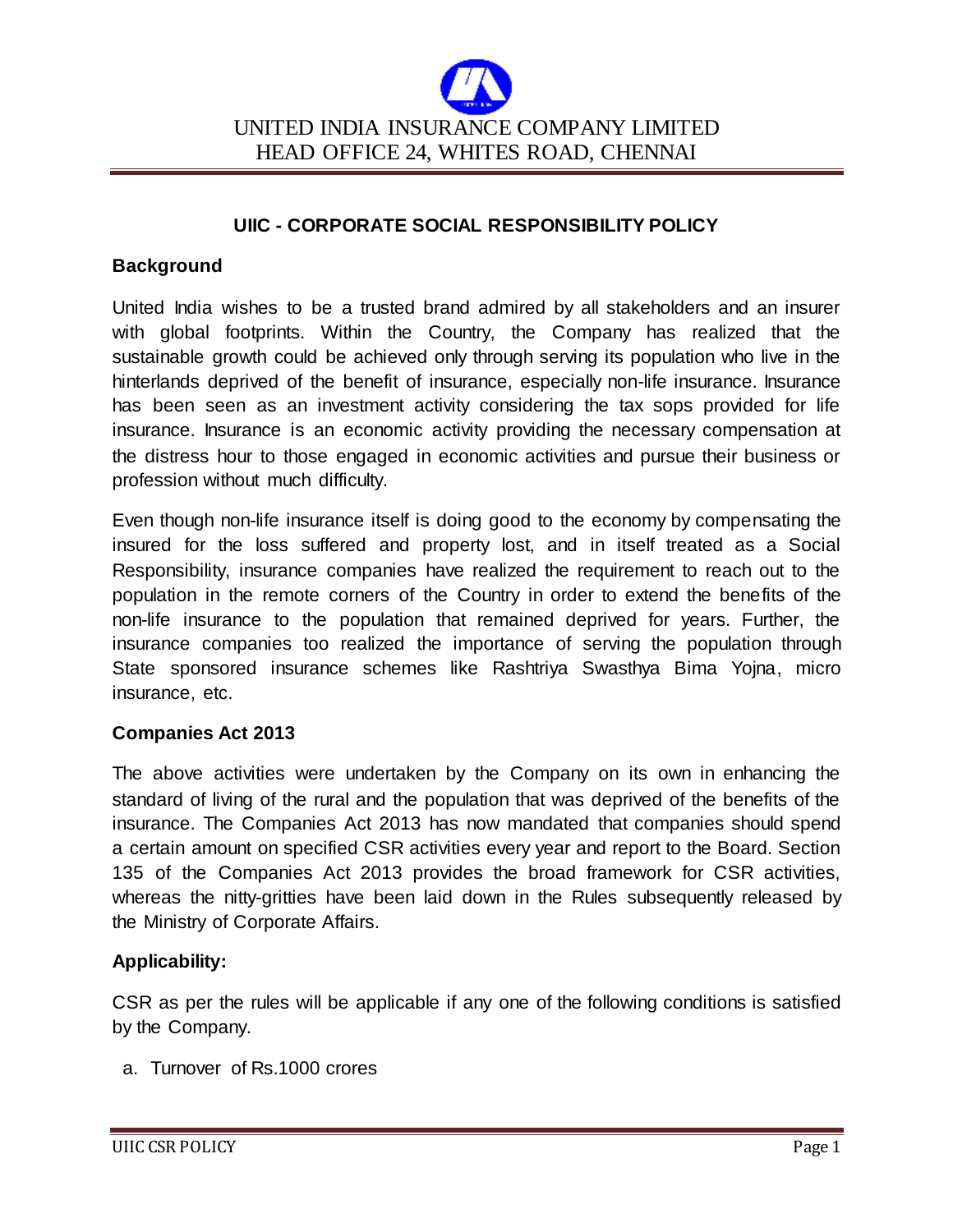

- b. Net worth of Rs.500 crores
- c. Net Profit of Rs.5 crores

### **Prerequisites of the CSR Policy:**

- 1. The CSR Policy shall include:
	- a.A list of CSR projects or programs which the Company plans to undertake falling within the purview of Schedule VII of the Act, specifying the modalities of execution of such projects or programs and implementation schedules for the same and
	- b.Monitoring process of such projects or programs.
- 2. The CSR policy of the Company shall specify that the surplus arising out of the CSR projects or programs or activities shall not form part of the business profit of the Company.

#### **CSR Projects and Programs:**

- **1. CSR activities as Projects, Programs or Activities:** The CSR activities shall be undertaken by the Company, as per its stated CSR policy, as projects or programs or activities (either new or ongoing), excluding activities undertaken in pursuance of its normal course of business.
- **2. Formation of Trusts or a Registered Society or Company:** The Board of a Company may decide to undertake its CSR activities approved by the CSR Committee, through a registered Trust or a registered Society or a Company established by the Company or its holding or subsidiary or associate Company under section 8 of the Act or otherwise:

Provided that –

- i. **Track record of such entities:** If such trust, society or Company is not established by the Company or its holding or subsidiary or associate Company, it shall have an established track record of three years in undertaking similar programs or projects.
- **ii. Monitoring and Reporting :** A Company has specified the project or programs to be undertaken through these entities the modalities of utilization of funds on such projects and programs and the monitoring the reporting mechanism.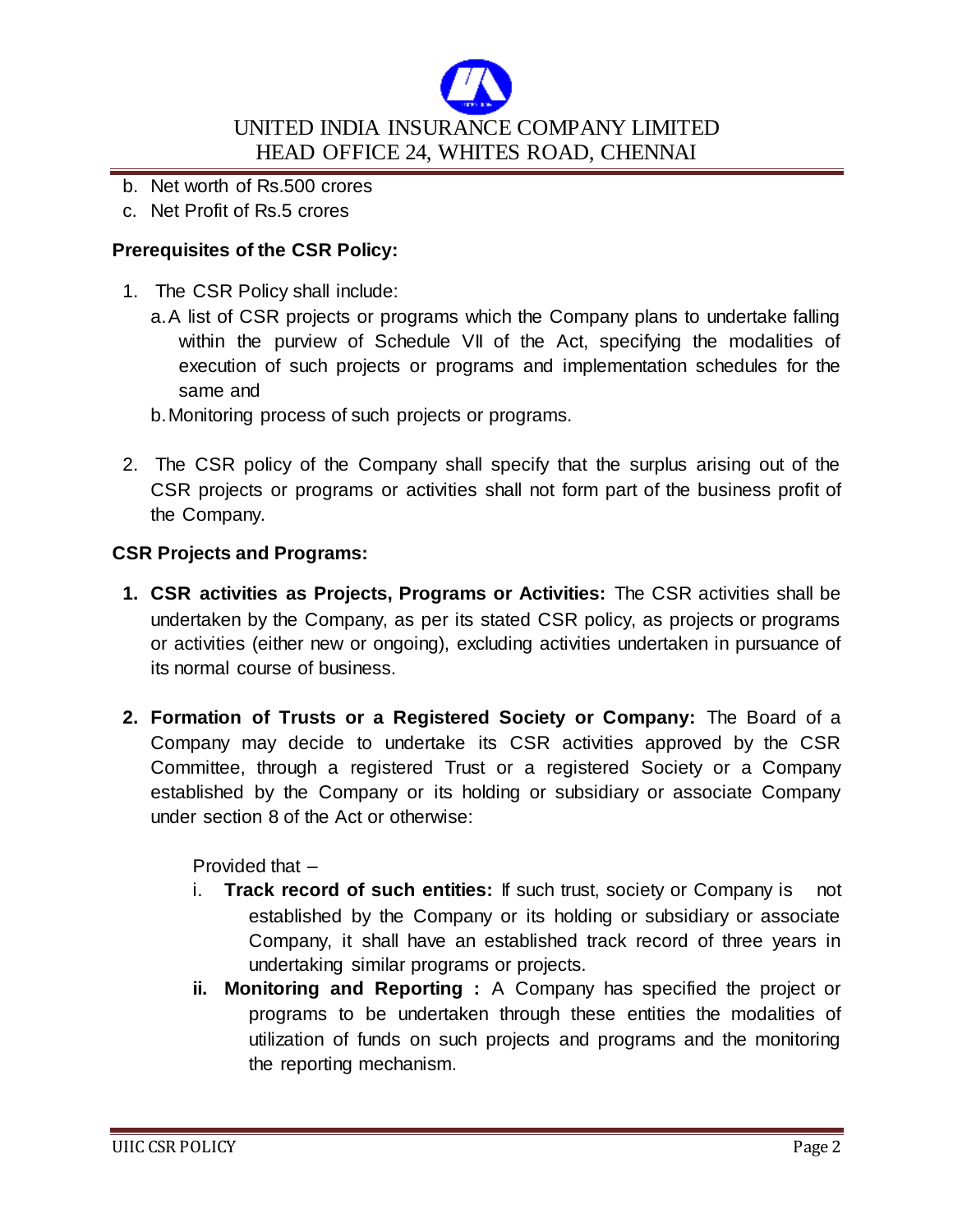

- **3. Collaboration with other entities:** The Company may also collaborate with other companies for undertaking projects or programs or CSR activities in such a manner that the CSR Committees of respective companies are in a position to report separately on such projects or programs in accordance with the rules.
- **4. Projects or Programs in India only are eligible:** Subject to the provisions of section 135(5) of the Act, the CSR projects or programs or activities undertaken in India only shall amount to CSR Expenditure.
- **5. Projects or programs for the benefit of employees not eligible:** The CSR projects or programs or activities that benefit only the employees of the Company and their families shall not be considered as CSR activities in accordance with section 135 of the Act.
- **6. Building capacities for implementation:** Companies may build CSR capacities of their own personnel as well as those of their implementing agencies through institutions with established tract records of at least three financial years but such expenditure shall not exceed 5% of total CSR expenditure of the Company in one financial year.
- **7. Contribution to Political Parties not eligible:** Contribution of any amount directly or indirectly to any political party under section 182 of the Act shall not be considered as CSR activity.
- **8. Surplus out of CSR Projects not part of Business Profits:** The Rules prescribe that the surplus arising out of the CSR Projects or Programs or activities shall not form p-art of the business profit of the company.

# **CSR Committee:**

As per section 135(1) of the Companies Act 2013, Companies falling under the purview of section 135 shall constitute a CSR Committee of the Board consisting of three or more directors out of which at least one director shall be an independent director.

# **Delegation of Authority to CMD & CSR Management Committee:**

The CMD is authorized to constitute/reconstitute the CSR Management Committee with three General Managers. All proposals received for consideration under CSR would be placed before the CSR Management Committee for perusal. The CSR Management Committee shall scrutinize the proposals and carry out due diligence and place the proposals before the CMD for consideration.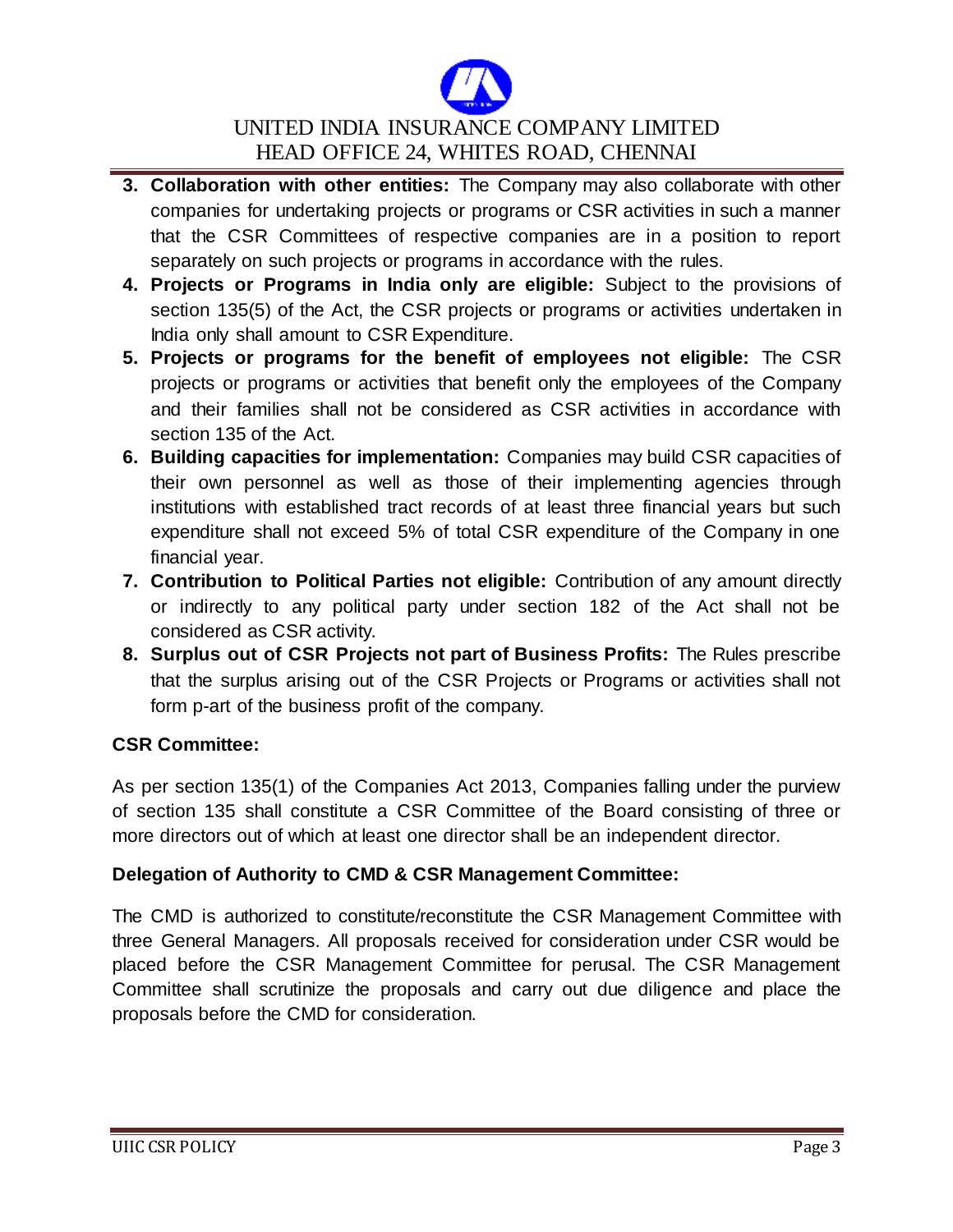

#### **CSR Expenditure:**

As per Rule 7 of the CSR Rules, CSR expenditure shall include all expenditure including contribution to corpus for projects or programs relating to CSR activities approved by the Board on the recommendation of its CSR Committee, but does not include any expenditure on an item not in conformity or not in line with activities which fall within the purview of Schedule VII of the Act. As per section 135 of the Companies Act, at least 2% of the average net profit of the Company made during the three immediately preceding financial years has to be spent on CSR activities. Computation of net profit for section 135 is as per section 198 of the Companies Act, 2013 which primarily is NET PROFIT BEFORE TAX. As per Rule 2(f)(ii) of CSR Rules, 2014, the dividends received from the companies complying with CSR can be reduced from the net profits for calculating the CSR corpus. Our Company will follow the same rule and strive to ensure that the amount is spent on the welfare of the people.

#### **CSR Policy of the Company:**

The projects under CSR will be selected by the Company with focus on providing enduring and lasting benefits to the society, raising the standard of living of the people by enabling them with life enhancement skills, making the projects sustainable and monitoring the projects. Accordingly, the Company may adopt any of the following methods for deploying the funds:

- **1. Own Project office/Department:** It may form its own project offices and take up projects on its own under a separate department carved out for the purpose and implement it on its own. However, the amount would be spent on those projects as would broadly fall within the provisions of the Schedule VII of the Companies Act 2013 read with the clarifications issued by MCA from time to time.
- **2. Selection of Implementing Agency:** It may select NGOs, or other trusts that are in the field of CSR and have a rigorous process for implementing certain CSR activities which will fall within those prescribed in Schedule VII of the Companies Act 2013. While selecting such implementing agencies (NGOs or Trusts) the following parameters would be considered.
	- **a.** Such NGOs should have proven record of 3 years of having implemented the projects as mentioned in Schedule VII.
	- **b.** Or they should demonstrate ability for implementing such projects mentioned in Schedule VII.
	- **c.**Selection of projects is at the sole discretion of the Company.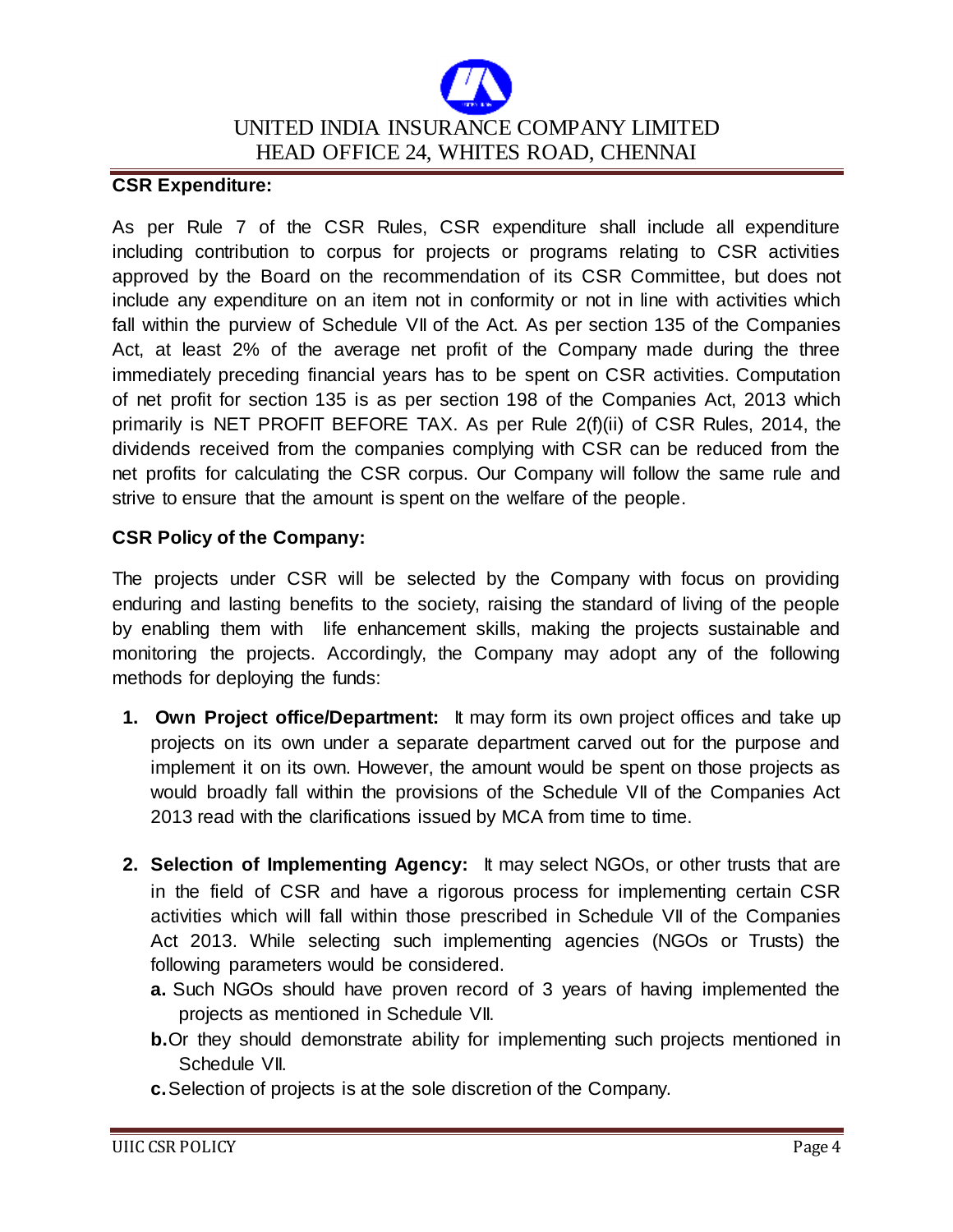

- **d.**The NGO should not have any outstanding litigation pending against it or any regulatory warnings or actions during the last three years period.
- **e.**The credentials of the persons who run the NGO or Trust should be provided to the Company for appraisal and to do back ground check.
- **f.** NGOs and Trusts as selected by Public Sector Banks, Insurance Companies, LIC or other PSU Enterprises would be given priority.
- **g.**The selection shall be further subject to the approval of the CSR Committee of the Company.
- **h.**The total management expenses incurred by the NGO for its administrative purposes should not exceed 20% of the total corpus of the NGO.
- **i.** To establish the credentials of the implementing agency, copies of one or more of the following documents should be provided to the company:
	- i. AOA/MOA/Trust Deed
	- ii. Pan card
	- iii. Last 3 years audited balance sheet
	- iv. 80G certificate
	- v. Directors Profile
	- vi. Organization Profile
	- vii. Awards and achievements
	- viii. Corporate Partnership details
	- ix. FCRA Registration.

The above list is only indicative and not exhaustive."

- 3. **Projects where the amount will be spent:** The Company shall strive to undertake projects in the following sectors to help the deserving communities:
	- a. Education
	- b. Rural Infrastructure Development
	- c. School Infrastructure Development
	- d. Environmental Protection
	- e. Health and Preventive healthcare
	- f. Women empowerment programs
	- g. Sports Development
	- h. Livelihood program/Skill development program
	- i. Malnutrition
	- j. Water conservation
	- k. Swachh Bharat Abhiyan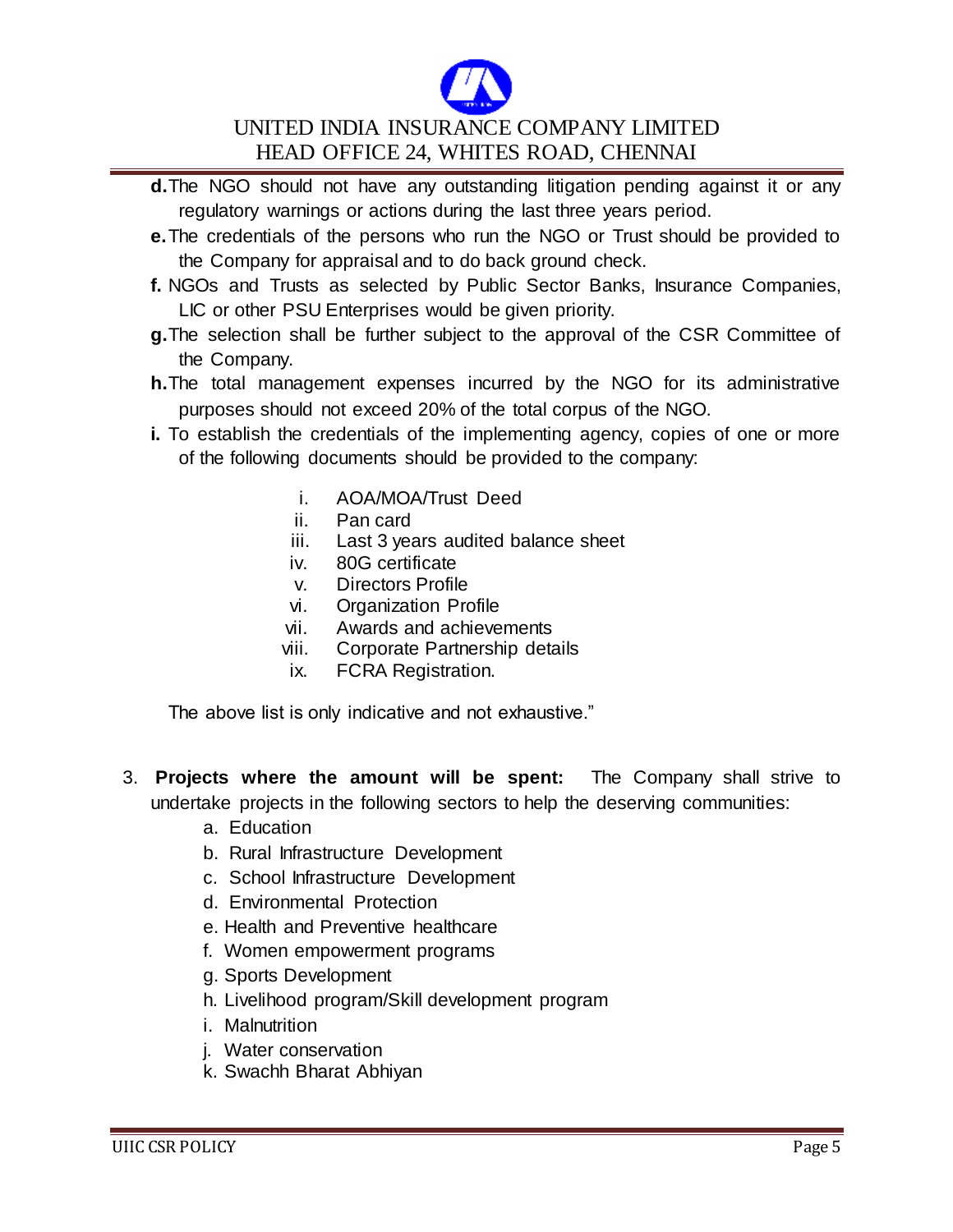

- l. Any other activity within the scope of Schedule VII of Companies Act, 2013
- **4. Procedure for implementation:** The CSR department will implement and monitor the CSR activities of the Company.
	- **Quarterly reports and Compliance:** The department is responsible for submitting quarterly statements to the CSR Committee as well as for filing the returns with the MCA periodically and report to the Board compliance in this respect through the Company Secretary.
	- **Annual Reports:** The department shall also be responsible to report the activities in the Annual Report under an exclusive heading.
	- **Explanation for non-compliance:** The department shall also explain in cases where the required amount is not spent in selected projects or the Company could not select any projects for implementation.
	- **Accounting of expenditure:** The department shall be responsible for ensuring that all bills are properly maintained by the respective Regions as provided in the extant rules in this respect. The department shall render details to the CSR Committee every year taking into account the surplus for the year and fix the amount of CSR corpus appropriately.
- **5. Treating unutilized funds:** Any unspent or unutilized CSR allocation of a particular year will be carried forward to the following year, i.e. the CSR expenditure budget will be non-lapsable in nature.

# **Reporting and Monitoring:**

As per Rule 8 of the CSR Rules, the Board's Report shall include an annual report on CSR containing particulars specified in the annexure to the Rules.

#### **Display on the Website:**

Further, as per Rule 9 of the CSR Rules, the contents of the policy shall be disclosed in the Report and the same shall be displayed on the Company's website as per the particulars specified in the annexure to the Rules.